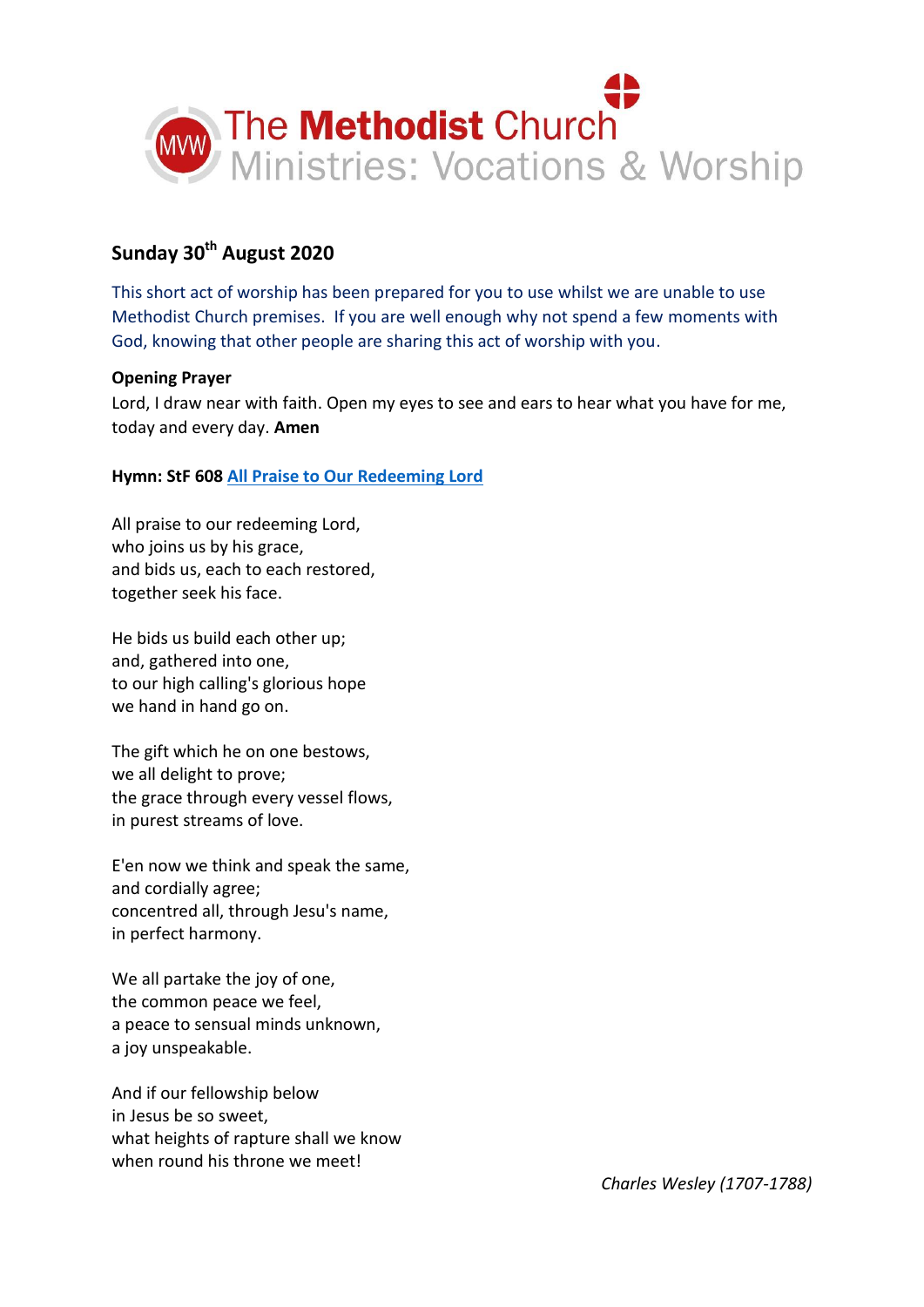## A Time of Prayer

Lord God, we pray to you, as Father Son and Holy Spirit, to praise you, For You are our God. We pray to thank you for all that You have done for us, for you are always there. We pray to You as our God, who made the world, died for us, rose again to show us the way to heaven, and lives in us all. We bring before you the burden of all the sins we have committed, and we say Lord God, we are sorry for them. We know that such is your Love, we are forgiven our sins. Thanks be to you, Our God, **Amen**

# **Today's Reading from the Old Testament:** [Exodus 3:1-15](https://www.biblegateway.com/passage/?search=Exodus+3%3A1-15&version=NIV)

# **Today's New Testament Reading:** [Romans 12:9-21](https://www.biblegateway.com/passage/?search=Romans+12%3A9-21&version=NIV)

## **Time to Reflect**

How often have we heard the story of the burning bush? Perhaps you first heard it at school or in Sunday School. Many of us certainly knew the basic plot as soon as we saw the heading. Yet, when we read it now, in these difficult times, perhaps it is the assurance God hears our sufferings that is what we need most from this reading, rather than a familiar story. If on our next walk outside we saw what Moses did, and heard a similar promise, would we rejoice? Yet, God is telling us to do that, without flames amidst our shrubbery.

The reading from Romans tells us, Rejoice in hope, be patient in suffering, persevere in prayer. In difficult moments, that is enough, to ask of someone that get through these times. What is astonishing is, it can be sufficient if we will let it be. Not that we are ever alone.

Listening to what God tells us in our despair is often the hardest thing. Why did God have to burn a bush so that it would keep burning until Moses noticed it? Moses was in the depths of despair. We don't like to listen in our despair to anything of hope. Much of the duty of a Christian is to help one another out of the wallowing. To share our own grief's lessons with those who are in the midst of learning them. We should weep with those who weep, yes, and yet, more than this, we should pass the tissues and try and help them through.

At present, we are much minded to think of all that is wrong in our lives, of those dear to us being taken from us, or at risk of so being. Take thought though of all that is not awful even in our present miseries. For there is more goodness on show than at that burning bush each and every day, if we would but see it. It may be hard to see, yet that is why God gives us such lights. If we light a candle in a dark room, an experiment I recommend, you will marvel at how much such a small light can reveal. So how much more can a burning bush light up? Yet more than this, the light of God is alive in every Christian this very day, and it burns even brighter than the sun itself.

If you doubt this, take the Romans passage, and think of examples you have seen of each verse, one or two a day this week. You will soon see much light, more than comes in at your windows in the bright summer days.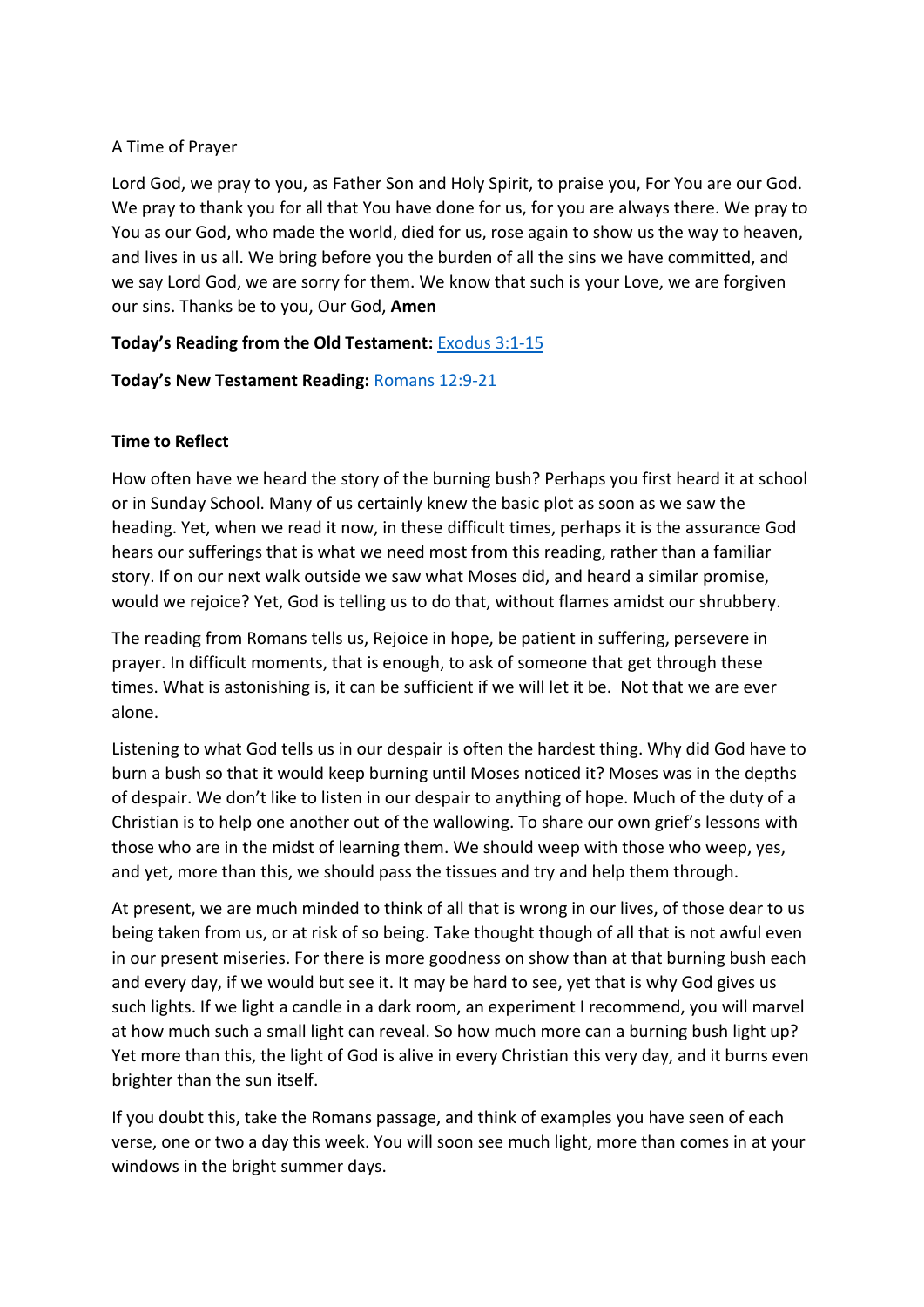Do not let the evil that sits in the world overpower you. Leave such to the Lord, He will deal with the evil people, turning them to good. Focus instead on the good you can do. For if we all do what good we can, that is quite enough to make the world a very different place. If we dwell on evil, we will be overwhelmed. Yet instead of decrying all that is wrong, let us concentrate on doing good. If we spend our time doing our bit of Good, we do far more than all the handwringing in history ever accomplished. Do not let yourself think yourself weak, you have prayer, you have the good you can do for others with your God-given abilities. That is quite enough to overcome a lot of evil for other folk, if you would but set to it with a will. Thus, the True Christian does not just hold to what is good in theory. We do good. For are we not True Christians, all of us?

#### *Take a time to sit quietly*

## **A time of prayer**

Gracious God, we bring before you our prayers for the world

We pray for all those who lack physical things, food, shelter, water, and all of life's necessities.

We pray for those who mourn, and those who ail. Lord, for those we may help, may our hands work quickly, and for those we personally cannot help, we pray for the hands that will.

We pray for all those who work to provide care and help to others. Lord bless them and keep them from tiredness and error, and those they care for, keep them from despair. We bring the names of those known to us before you…

We pray for all in spiritual distress, who struggle to hear your message, or to come to you in prayer. Lord, help them to heed.

We pray for ourselves. Strengthen us to come through renewed in faith in certainty.

We pray for our land and nation. Lord, help us all to endure, to do our duty and to serve you faithfully. May our land be brightened by the Light of Lord as we leave these times behind.

Lord, we ask these things, knowing that when we pray, wherever we pray, you hear our prayers. Thanks be unto you, Father Son and Holy Spirit, Amen

**The Lord's Prayer** *Our Father ……*